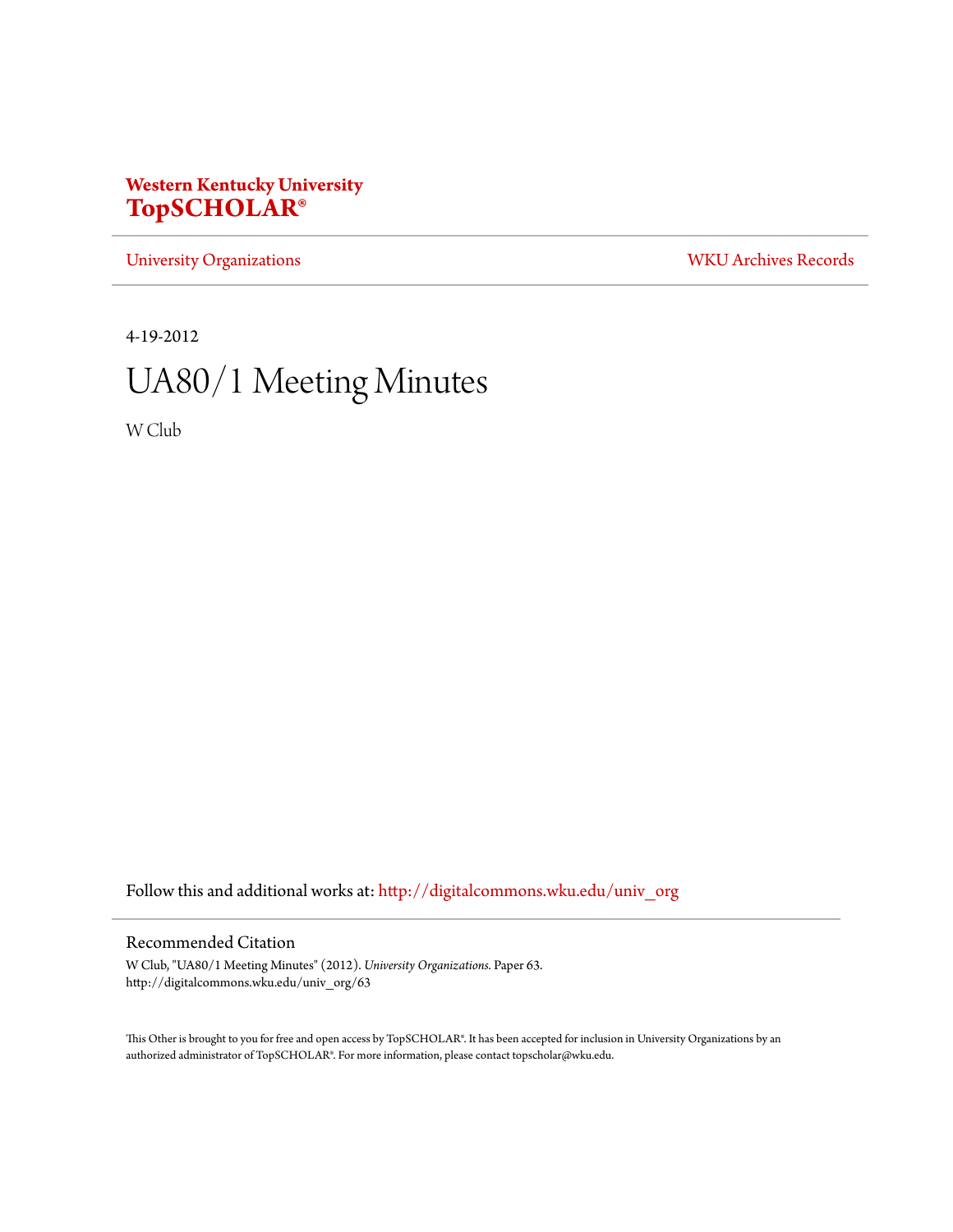#### MINUTES — W-CLUB BOARD OF DIRECTORS MEETING

Meyer Mortgage Company, 8:00 a.m., Thursday, April 19, 2012

In Attendance (16) — Bryan Baysinger, Jim Clark, Joe Easterling, Bill Edwards, Pam Herriford, Matt Idlett (presiding), Paul Just, Jim Meyer, Mike Montgomery, Bill Moore, Mike Newton, Bobby Rascoe, Eric Sack, Donald Smith, Chris Tinius, Katy Tinius.

Not Present (10) — Tom Bird, Wayne Bush, Jimmy Feix, Butch Gilbert, Jerry Humble, Jean-Marie Lawson, Yogi Meadors, Bill Powell, Mickey Riggs, Yvonne Turner.

-----------------------------------------------------------------

MINUTES (April Meeting) — motion to approve by Moore, 2nd by Meyer — APPROVED

TREASURER'S REPORT — Bill Edwards — membership account: \$23,429.13 ... endowment account: \$36,195.81 ... recently paid Balfour \$2,700 for letter jackets and \$500 to Marverick for letter blankets.

SECRETARY'S REPORT — Paul Just — pass

HAF REPORT — Jim Clark — in first quarter renewal period and have 65 new members so far; getting prepared for annual "Toppers on Tour" schedule (starting earlier this year)

SPORTS REPORT — Pam Herriford — report on baseball ... men's basketball banquet tonight; women's basketball recruiting — have 2 spots to fill (and maybe 2 more) and have hired two new coaches for new staff ... football in spring practice; and, spring game coming up; unfortunate news about 2 football athletes getting shot ... men's golf heads to SBC Championships Sunday ... women's golf in SBC tournament this week ... women's soccer wrapping up spring work ... softball is 25-17 and 5th in league ... swimmers training for Olympic Trials ... track just hosted annual Hilltopper Relays -- good meet.

#### COMMITTEE REPORTS

• Membership — Bryan Baysinger, chair — new two members this month ... total up to 298 ... improvement this year (267 members this time last year).

• Welfare/Recognition (Pam Herriford, chair) — have elected John O. Oldham Student-Athlete of the Year ... men - Bobby Rainey (FB) ... women - Jordan Skinner (VB) • Advancement/Development (Joe Easterling, chair) — have had meeting with Hitcents regarding problems with kiosks project; waiting to hear.

### OLD BUSINESS

• Stewardship for 2011-12 year — have some ideas from Steve Brown at TMG Ideas; he will be sending license plate frame suggestions.

• Hall of Fame procedures — committee meeting after conclusion of Board meeting. More info at May meeting.

• Hilltopper Halls of History  $-$  Just - good meeting on lighting should be ordering soon and proceed with installation.